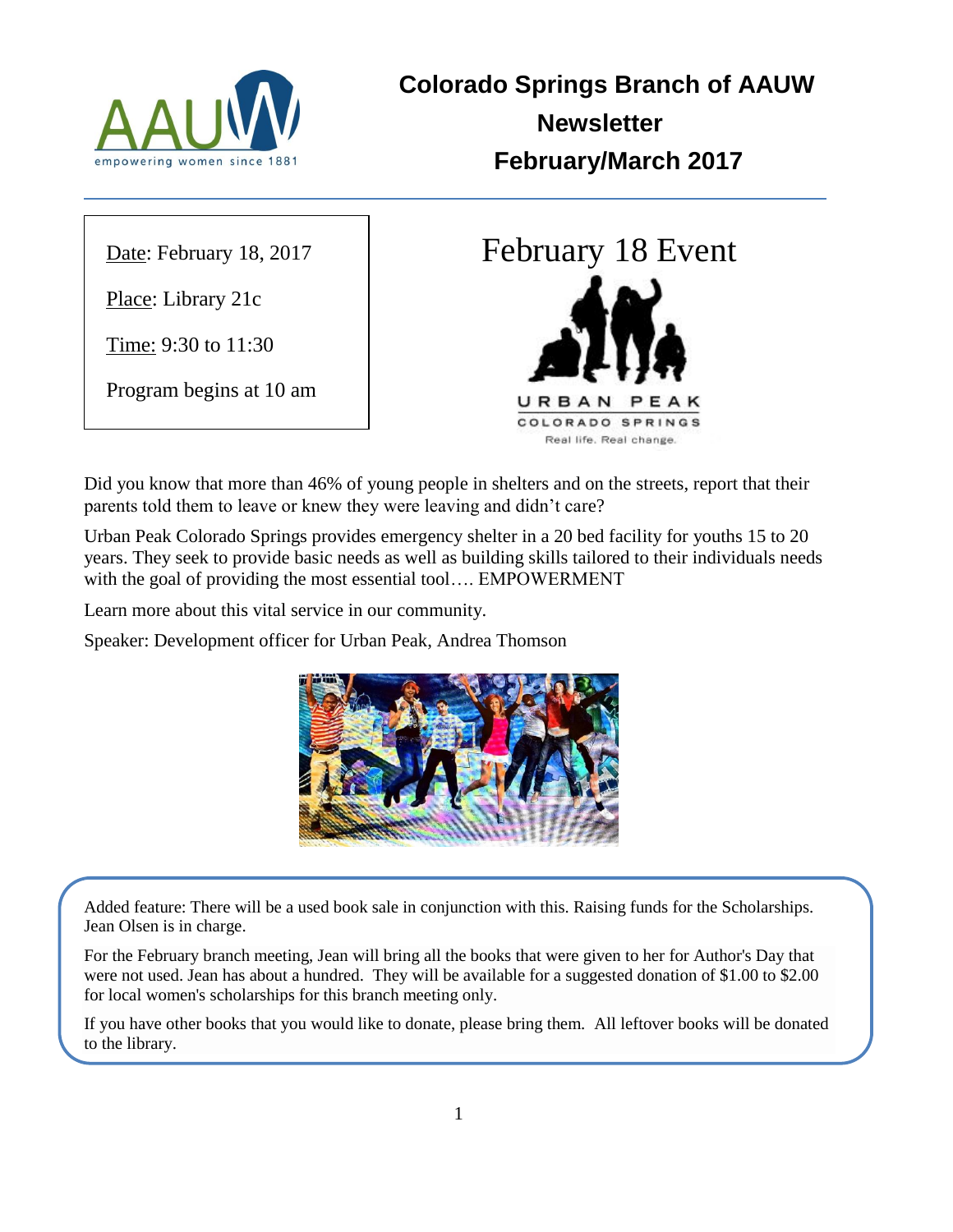

**Join the Colorado Springs celebration of International Women's Day March 4, 2017 9:00-12:00 The Pinery on the Hill**

# **Women Empowered by STE@M**

**Brunch by The Pinery on the Hill Music by Edith Makes a Paper Chain**

**Mistress of ceremonies Brigitte DuPree**

**Penelope Eucker, Ph.D. who launched the first K-12 STEM school in Colorado**

**Kathleen Fitzpatrick, M.S., program coordinator, National Alliance for Partnerships in Equity, board member Southern Colorado Girls STEM Initiative and Colorado Collaborative for Girls in STEM**

**Display from Colorado Women's Hall of Fame of women who have forged the way in STEM fields**

**\$30**

**To learn more and to register, go to: [iwd](http://iwd-coloradosprings.org/)[coloradosprings.org](http://iwd-coloradosprings.org/)**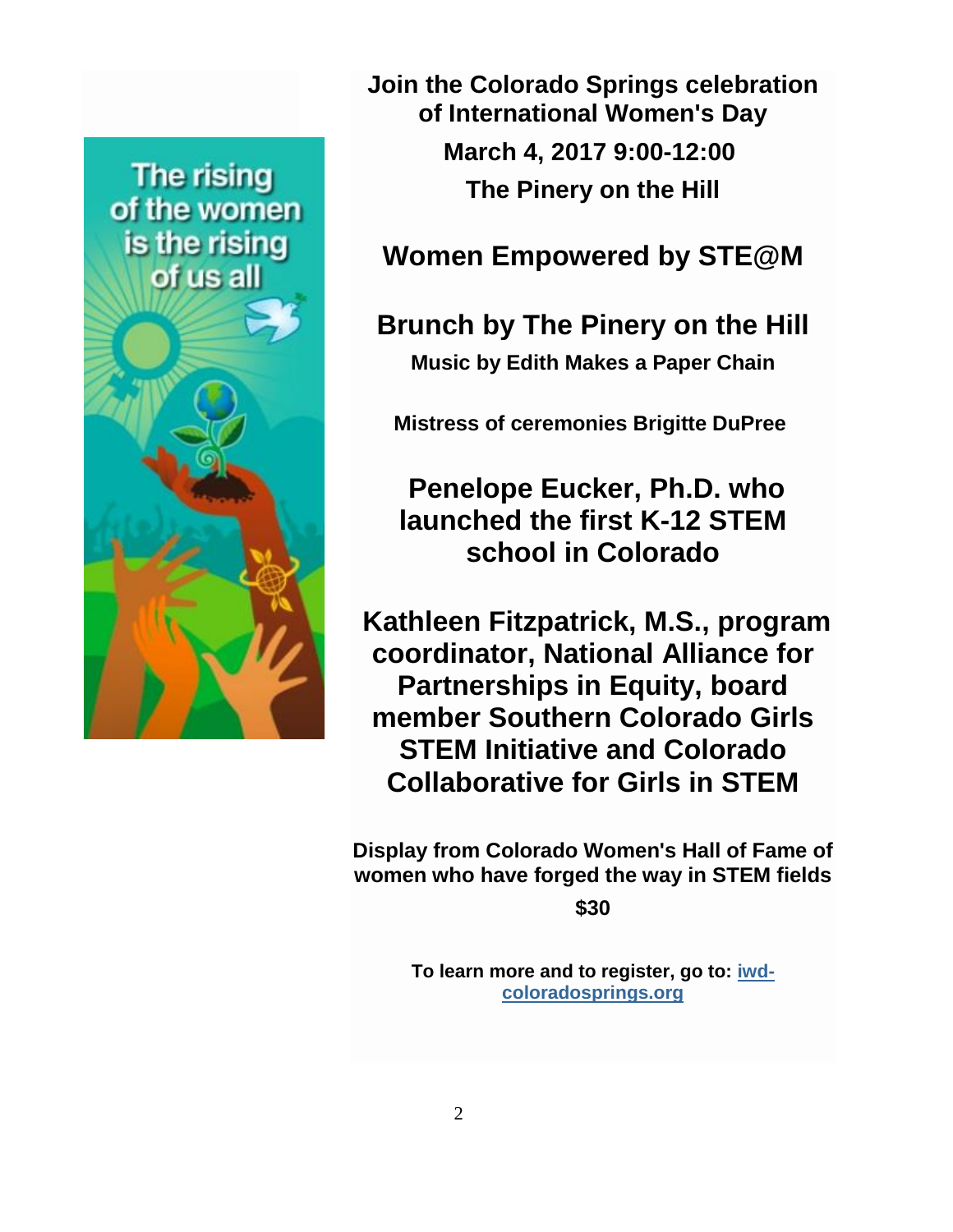#### PRESIDENT'S MESSAGE

#### **Happy New Year**

135 years ago, AAUW came into existence with the vision of strong women holding the dream that they were entitled to higher education. Over 100 years ago, suffragettes marched with the dream that they were entitled to vote in the United States. Today over 170,000 AAUW members continue to support equality for women; we still dream and we still march. We are grateful for these women who came before and the ones who fought for the passage in 1920 of the  $19<sup>th</sup>$  Amendment which states, "The right of citizens of the United States to vote shall not be denied or abridged by the United States or by any state on account of sex."

On January 21<sup>st</sup> at 10 a.m. women will march holding banners which read, "Women's rights are human rights." Independence Avenue and Third Street SW in front of the U.S. Capitol will find thousands of women gathering to uphold this dream. Our dream. Women also will gather in Denver, Colorado, at 10 a.m. on January  $21<sup>st</sup>$  to march in sisterly support.

We remember C.S. Lewis and his apt quote, "There are far, far better things ahead than any we leave behind." We learn from the past and honor our fallen sisters, but we look forward with hope and continue the mission of equality and acceptance for all people. We have come a long way but we still have "*Miles to go before we sleep."*

In 2017 we boast a record 21 women elected to seats in the senate; however, we hold only 19.4% of all positions in congress. Only 5% of S&P 500 companies have female CEO's. The gender pay gap in the United States averages 21%. In Colorado women are paid 81% for the same job that a man does. In other states the pay gap is much greater. For example, in Wyoming women are paid 64% of what a man is paid for the same job. AAUW nationally and locally researches and supports equality. We as women, daughters, mothers, sisters and granddaughters carry this banner forward.

AAUW boasts 1000 separate funding codes supporting endowments for scholarships and grants. Nationally we presented 3.7 million dollars for the academic year 2016-17. Locally, we held a successful Authors' Day event in November which will fund five scholarships to deserving women in our city.

On January 21<sup>st</sup> our local branch will meet at Library 21c where Melissa Marts from the Women's Resource Center will discuss how women can become financially independent. On February 4<sup>th</sup> our state AAUW will present Public Policy Day at the Marriott Denver South in Lone Tree. On April 28<sup>th</sup> and 29<sup>th</sup> our branch will host the AAUW Colorado State Convention. Register today for these events.

In this New Year we have the privilege, responsibility and honor of continuing to uphold our mission. Female role models and mentors can make a positive difference in women's professional confidence and ambitions. Let us join hands and hearts. Let us march!

*Phyllis Sperber*

## Judges Needed for Pikes Peak Science Fair

Every year, AAUW Colorado Springs sponsors two awards for young women presenters at the Pikes Peak Regional Science Fair. This year the Fair is being held on Saturday, February 25th on the UCCS campus. We need a few members to help judge for our special awards for both high school and middle school participants on that date from approx. 9 am to noon. If you can assist in this endeavor, please contact Brenda Wolfe at [bjwolfe15@gmail.com.](javascript:window.top.ZmObjectManager.__doClickObject(document.getElementById(%22OBJ_PREFIX_DWT758_com_zimbra_email%22));)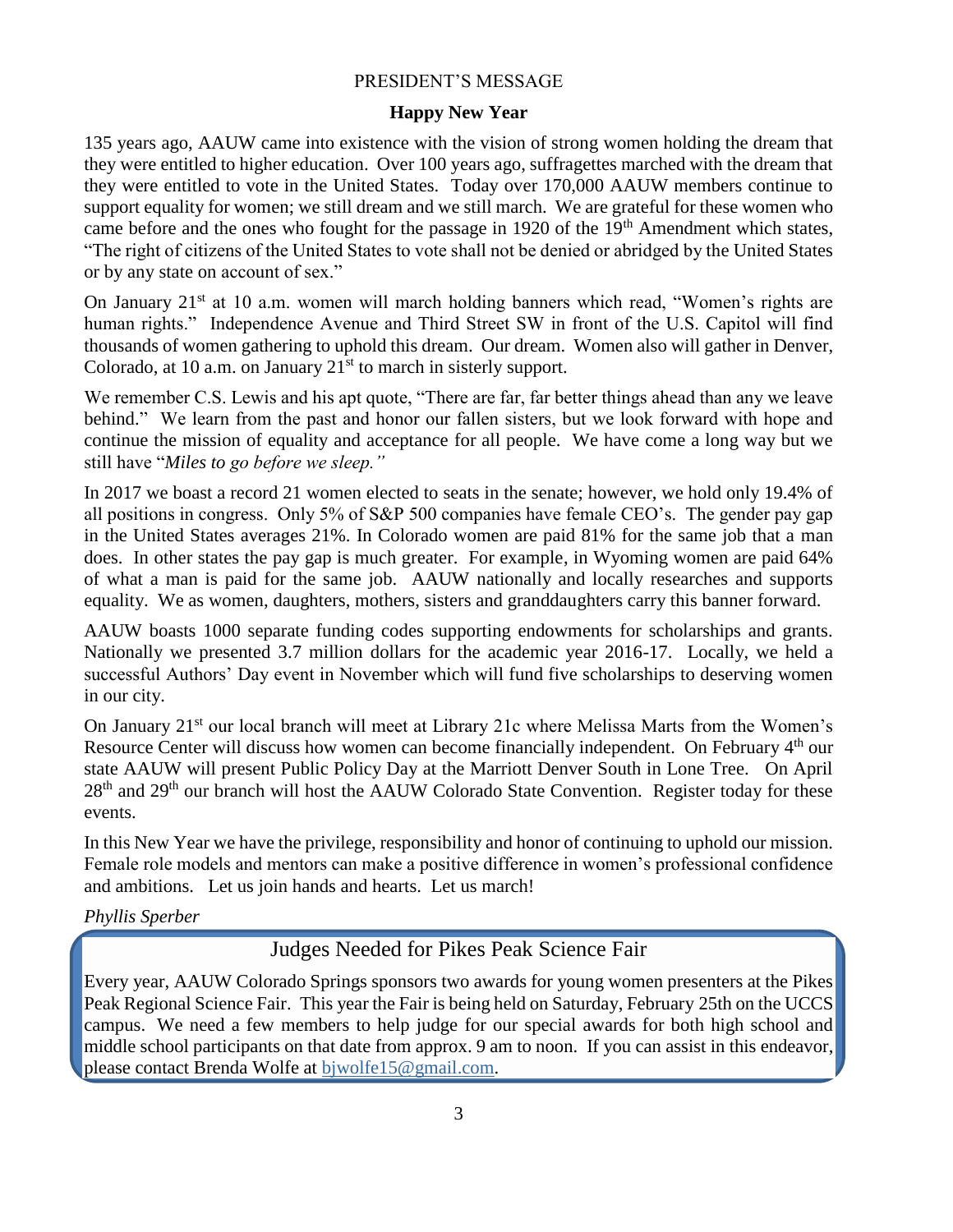# DO PLAN TO ATTEND AND VOLUNTEER AT THE AAUW STATE CONVENTION HERE IN COLORADO SPRINGS

#### **DATES OF THE CONVENTION**

Our State Convention will take place on April 28-29 at the Antlers Hotel. The convention itself will take place on Saturday, April 29, and we want you to know that our local AAUW members will have a registration fee of \$25.00 which is half of the fee for members from other AAUW branches in the state. Take advantage of this savings, and do plan to attend!

#### **PRE-CONVENTION PLANS FOR FRIDAY AFTERNOON AND EVENING**

-On **Friday afternoon, April 28**, we have arranged lunch and a tour of the Fine Arts Center exhibits that are on display. We will have docents available to provide information-rich tours about the exhibits. Registrants may plan to have lunch at the Fine Arts Center, also. Watch for more details about the tour and lunch plans.

-On Friday evening, we plan to have an event at the Pioneers Museum which will include a tour of recent exhibits along with wine and **hors d'oeuvres.** 

(Details to follow)

#### **WOULD YOU LIKE TO VOLUNTEER AT THE CONVENTION?**

We encourage our members to volunteer on Friday evening at the Pioneers Museum or on Saturday at the Convention. Watch for communication with details about volunteering for serving as hostesses, registration staff, or in other capacities.

**There will be more details forthcoming — watch for the opportunities to help!**



### PUBLIC POLICY

The movie "Hidden Figures" is very popular right now. It takes place in the 60s in the south and features three very smart black women who work for NASA. It is pretty painful to see how things were for those ladies fifty years ago. Despite their intelligence and perseverance, without an empathetic hand reaching out and offering advocacy the ending would have been much different. These were real people.

There is no shortage of chaos taking place in the US and around the world and it is difficult to listen to all the polarizing rhetoric. I would urge you all to keep focused on the AAUW mission, "Advancing equity for women and girls through advocacy, education, philanthropy and research." The story told in "Hidden Figures" is an excellent example of how these ladies were helped to succeed by someone using these principles.

*Lois Boschee* for public policy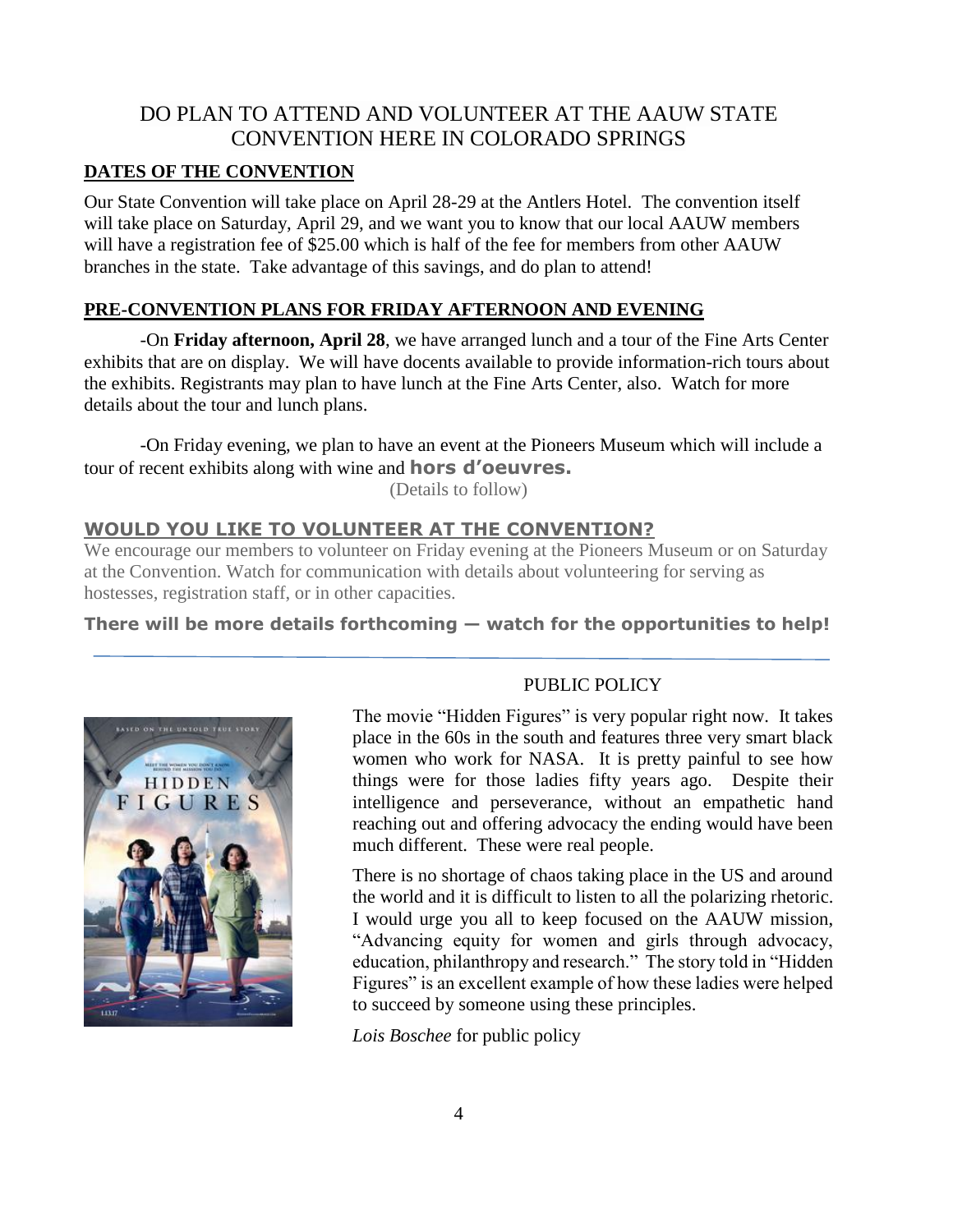# STEM Experience

On Monday, November 28, middle-school girls from nine school districts around the Pikes Peak region gathered at UCCS for the Southern CO Girls STEM Experience. Following an inspiring keynote address by Elizabeth Suarez, girls were divided into groups to experience hands-on workshops related to STEM fields. The day finished with lunch while five young women panelists talked about their career choices and then answered questions from the audience. Eighteen AAUW members helped with registration, logistics and workshop presentations. Fifteen of these volunteers have helped in previous years. Two of the three "newbies" have already told me they want to do it again next year. Three volunteers from previous years were disappointed that they would be out of town so that they could not participate. Our president, Phyllis Sperber, said at the end of the day, "Don't you wish there had been something like this available when we were girls?" If you would like to learn more about this event, talk with any of the volunteers listed below.

Thank you to these members for representing us all as we work to "Advance equity for women and girls through education.":

Judy Casey, Janet Condit, Pam Doane, Nedra Engelson, Barbara Faaborg, Janet Friedberg, Marilyn Hanlon, Cara Koch, Elizabeth Leslie, Jean Little, Yvonne Livengood, Linda McIlnay, Paula Munger, Jean Olsen, Linda Shane, Gini Simonson, Phyllis Sperber, and Brenda Wolfe. In addition, Charla Dowds and Lenore Swaim helped with preparations on Sunday, November 27.

*Pauleta Terven*, Community Vice-President

# **Local Scholarship**

Local Scholarship application forms are all in place for the 2017 round of awards. They can be accessed through the UCCS and PPCC scholarship websites and through our AAUW branch website; hard copies are available in the UCCS and PPCC Financial Aid Departments and in the Family Development Center at both schools.

We need your help to encourage worthy women to apply. Share this opportunity with others in the community who might network with these very deserving applicants. The applicant must be a woman, must be currently attending UCCS or PPCC, or planning to attend UCCS or PPCC next Fall, must have earned at least 36 college credit hours, must be working towards fulfilling her undergraduate degrees, and have a grade point average of 3.0 on a 4.0 point scale. The application process is rigorous and yet we continue to have a healthy supply of applicants for our scholarship.

The financial aid counselors at both UCCS and PPCC are informed of our scholarships and we continue to promote them through the child care centers where students who are mothers of young children may see the applications. Last year, 4 of the 5 scholarship recipients were single mothers with children ranging from preschool to high school age. If you have suggestions for other locations where we may display our applications or connect electronically to disseminate the applications, please let me know so we can reach as many potential applicants as possible.

This 2017 scholarship year we are again, thanks to your generous support and contributions, able to offer five \$1000 scholarships to deserving women. I hope that you will let women students at UCCS and PPCC know about our Local Scholarships and that you know that your gift of whatever amount to Local Scholarships makes a very meaningful impact on the recipients of our awards.

*Charlotte Gagne*, Local Scholarship Chair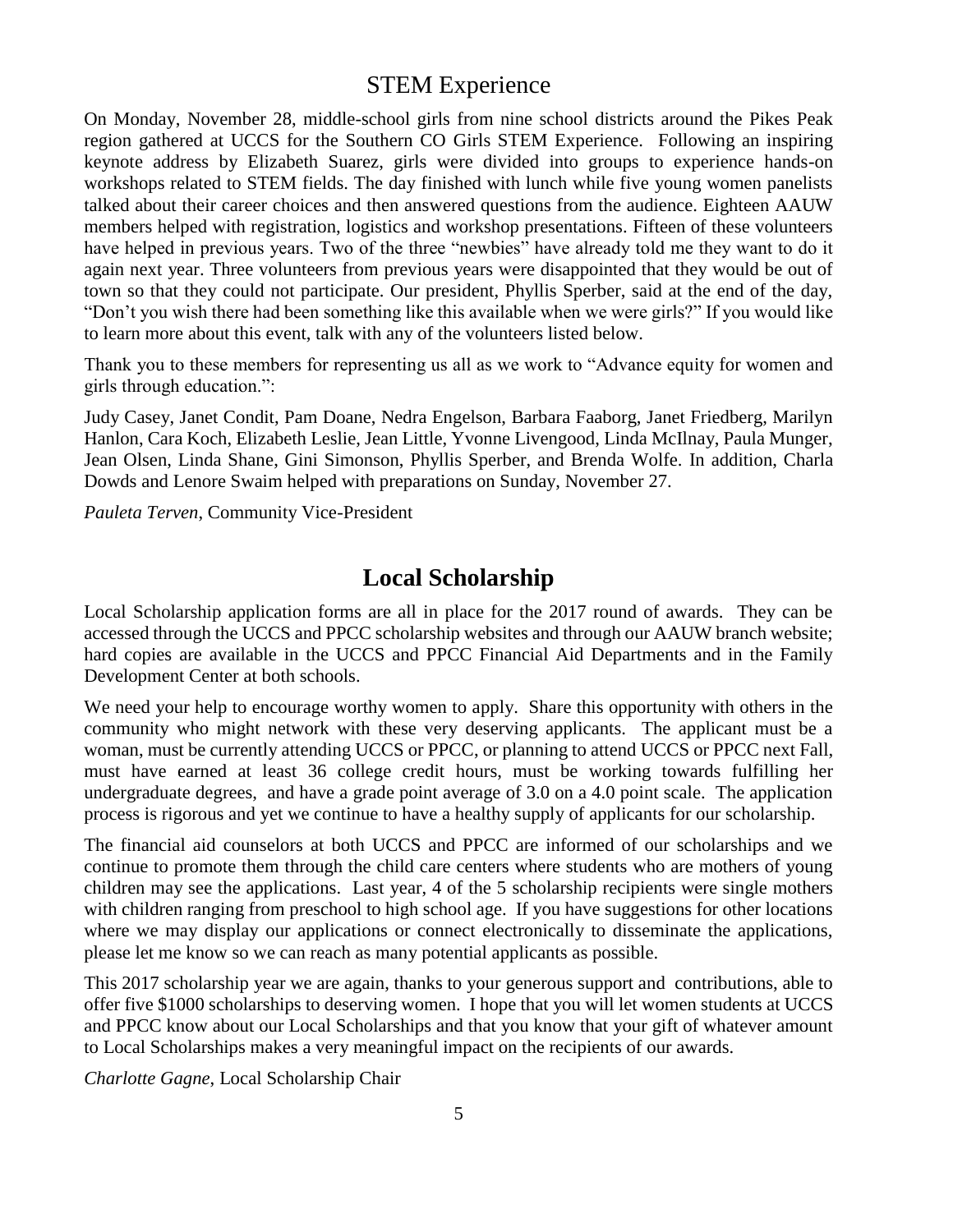#### **Everything That's Old is News Again.**

What more appropriate time to enjoy this article, submitted by Wynn Weidner, and her AAUW Convention experiences, than now with a local convention coming up.

If anyone has something to submit be it an AAUW experience, report or history of an interest group, please submit it to me for our fellow members to enjoy. Remember that we are celebrating our Colorado Springs Branch's 100 years in existence. That's A LOT of memories, stories and recollections. If you're reluctant to write it down, call me and I'll be sure that it gets written.

Enjoy the article, Eunice Ciaccio, 719-465-2911, euninco.11@comcast.net.

#### COLORADO AAUW STATE CONVENTION – MAY 1978 by Wynn Weidner

Storm warnings had been issued, light snow had started, but none was sure of how extensive it would be. Nevertheless, Judy Sanderson and I decided to leave a little earlier than planned on that Friday morning and get checked in and settled at the Antlers Hotel.

We two had agreed to take a suite for the weekend, thus providing a Hospitality Suite for attendees, and avoiding having to pay the hotel's price for another room. So, when we arrived, I asked the valet to take our luggage up and to put my car in the garage, and we went in to the first meeting.

The first meeting was, of course, the State Board Meeting. Present were those officers (some with members as passengers) who had either left very early or come in the night before from the farther parts of the state. Note here that, as the day – then the weekend – went on, absentees became more noticeable as messages came in from around the state.

Highlights that come to mind:

\* The Branch had made a different kind of tote bag. It was designed with a flap to go between one's mattress and springs, and the other half would hang down and hold reading glasses, a magazine, etc. I was asked to write a poem to explain its use and read it at Friday dinner. There I stood, slightly red-faced, next to our mayor, Bob Isaac, but looked at him and started out with "Take me to your bed". Laughter.

\* A committee had planned the refreshments for the Saturday gala. The superb recipes for the finger food and the punches were printed in a small spiral-bound booklet. If memory serves, they were to be sold for \$3.50 with the proceeds all going to the Educational Foundation. With fewer than planned in attendance, booklets were left over and appeared at later branch meetings until all sold out.

\* This Saturday night gala (for which we all still dressed up) was held in a gorgeous old mansion on Tejon Street. The elderly owner gave permission as long as we stayed on the first floor. The party was held in the ballroom and was a lovely evening. But first we had to get there.

\* By Saturday morning, it was still snowing…heavy, wet snow. By mid-morning, calls were coming in from the Branch members who had volunteered to drive convention-goers to the mansion. They could not get out of their driveways, the streets were too slick, and tree branches were down everywhere. What to do? The answer came with a phone call; a bus could be rented for a dollar per person and would take us to and bring us back from the party. Done! And the festive night went off with no other hitches.

\* Bedtime in the suite was a challenge at first. After getting into bed, I realized that I was cold. Turning on the electric blanket brought no warmth. Judy admitted that she was cold, too. I got out of bed and looked under my mattress; yes, all the wiring and connections were there. I looked under Judy's mattress and found hers, too, had all the necessary parts. Time to call the front desk. They were very polite and explained that no electric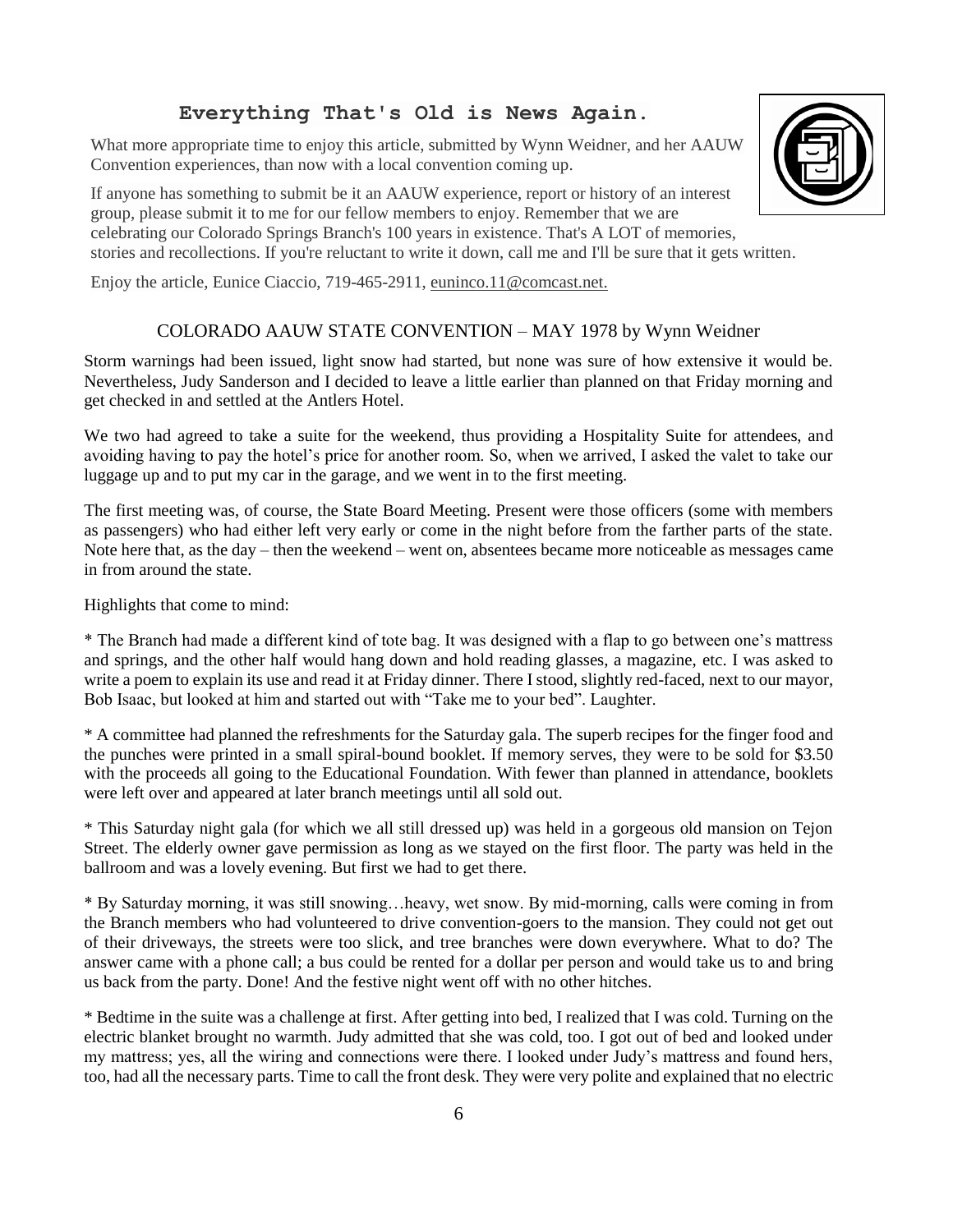blankets could be turned on, for safety reasons! I ordered blankets (in the plural) to be delivered right away. Finally, we had warm beds, despite the fact that it was still snowing.

It was a good convention, and one that many have not forgotten. By Sunday morning, as we prepared to leave, the snow had let up and, we came to discover, had dropped either 24 1/2 or 27 1/2 inches, depending on your source of information. Regardless, it was a record-setter.

Judy and I packed up, ready to leave. I went out to let the valet know that I needed my car and found, sitting next to the entrance and just beyond the edge of the portecochere roof, a very large white marshmallow-shaped object. Yes, there it was, my sporty Buick totally engulfed in the white stuff!

What a better way to end a May Convention than by shoveling out one's car?

An excerpt from the "Appetizer Recipes" cookbook published by the Colorado Springs Branch for the 1978 State Convention (page 23):

| MACADAMIA NUT CHEESE BALL                                                                                                                                                                                          |                                                                      |  |  |  |
|--------------------------------------------------------------------------------------------------------------------------------------------------------------------------------------------------------------------|----------------------------------------------------------------------|--|--|--|
| 2 pkg 8-oz cream cheese, softened                                                                                                                                                                                  |                                                                      |  |  |  |
| 1 1/2 C grated cheddar cheese                                                                                                                                                                                      |                                                                      |  |  |  |
| 2 tsp minced onion                                                                                                                                                                                                 |                                                                      |  |  |  |
| 1/2 C chopped sweet pickles                                                                                                                                                                                        |                                                                      |  |  |  |
| 1 tsp salt                                                                                                                                                                                                         |                                                                      |  |  |  |
| 1/2 C chopped macadamia nuts                                                                                                                                                                                       |                                                                      |  |  |  |
| Combine cream cheese, cheddar cheese, onion, sweet pickles and salt;<br>mix well. Shape into a ball; roll ball in chopped nuts. Cover and<br>refrigerate several hours or until well chilled. Serve with crackers. |                                                                      |  |  |  |
| <b>ROQUEFORT MOLD</b>                                                                                                                                                                                              |                                                                      |  |  |  |
| 1 env. unflavored gelatin                                                                                                                                                                                          |                                                                      |  |  |  |
| $1/4$ C water                                                                                                                                                                                                      | $1/2$ C heavy cream                                                  |  |  |  |
| 6 oz Roquefort                                                                                                                                                                                                     | 1/2 onion, grated                                                    |  |  |  |
| 6 oz cream cheese                                                                                                                                                                                                  | 10 black olives, minced                                              |  |  |  |
| Dash salt and cayenne pepper                                                                                                                                                                                       |                                                                      |  |  |  |
| Soften gelatin in water over heat until dissolved. Cool. Blend the<br>cheeses together, mixing well. Stir in cream, gelatin, olives, onion, and<br>seasonings. Chill in 3 C mold. Stir occasionally until set.     |                                                                      |  |  |  |
| <b>HOT HORS D'OEUVRE</b>                                                                                                                                                                                           |                                                                      |  |  |  |
|                                                                                                                                                                                                                    | Place cubes of swiss cheese on picks with a cube of nectarine on the |  |  |  |

Place cubes of swiss cheese on picks with a cube of nectarine on the end of each one. Stand picks upright in shallow pan, with fruit on bottom, heat in 350 °oven unti1 cheese melts over fruit.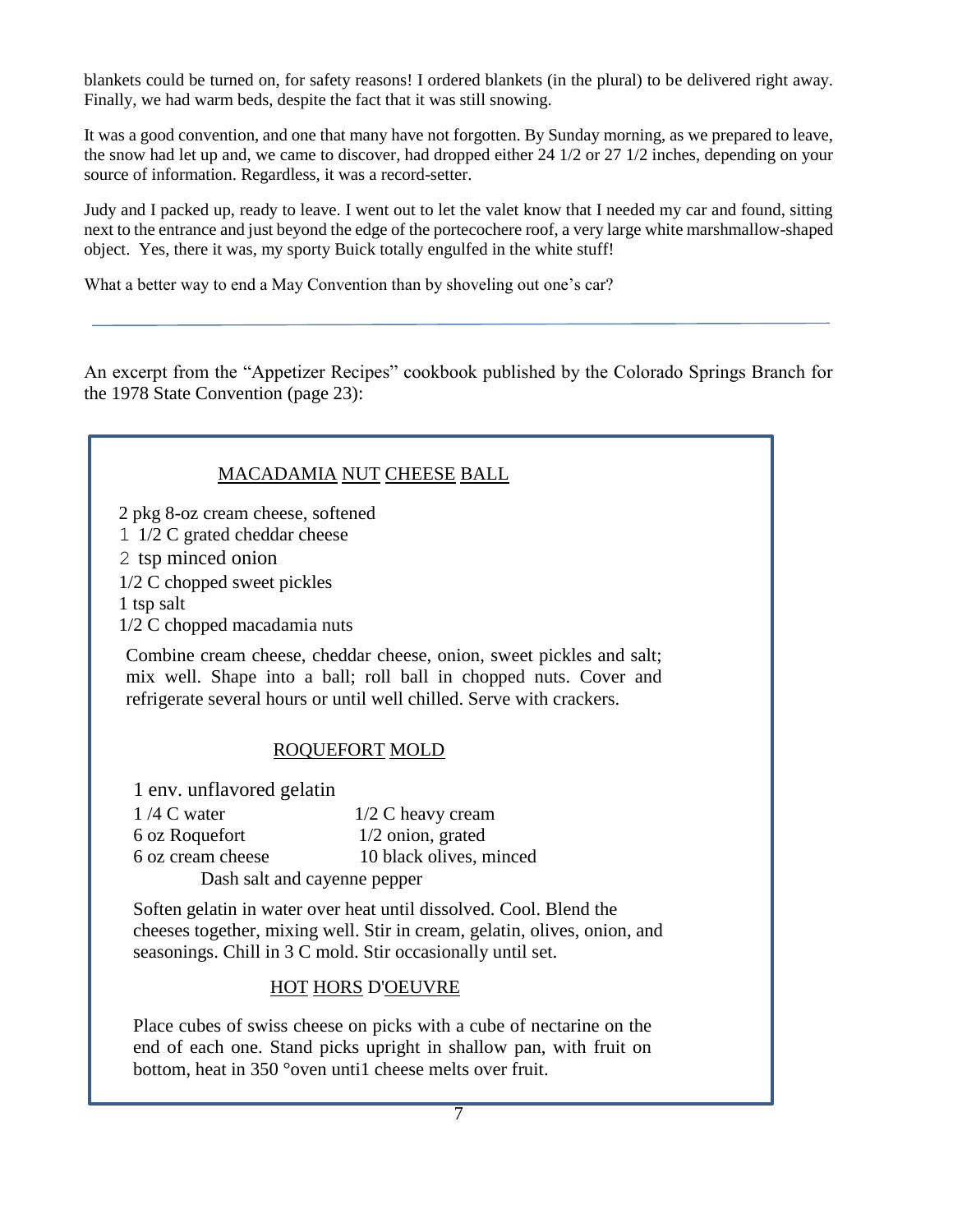





#### **Monday:** HARDY HIKERS**:** C: Pip Bodkin, 206-427-2444

- 6 Downtown Art Walk. Call Janet Friedberg, 596-1846 13 Hike Ice Lake. Call Janet Condit, 332-5366
- -
- 
- 20 Plum Creek Trail. Call Marilyn Hanlon, 599-0623/Marilyn Feaster, 578-1331 27 Hike Garden of the Gods. Call Nona Hentschel, 310-1592

#### **Tuesday:**

- 7 TECHNOLOGY: 9:30 a.m. C: Peggy Wimberly, 598-8017, [pwimb659@comcast.net.](mailto:pwimb659@comcast.net) Hostess: Berneice Yoder, 3915 N. Midsummer Lane, 380-9110, [beryo31@msn.com](javascript:window.top.ZmObjectManager.__doClickObject(document.getElementById(%22OBJ_PREFIX_DWT992_com_zimbra_email%22));)
- 14 READERS' POTPOURRI*:* 1:00 pm, C: Jan McKenzie, [janzie18@msn.com.](javascript:window.top.ZmObjectManager.__doClickObject(document.getElementById(%22OBJ_PREFIX_DWT1091_com_zimbra_email%22));) 597- 7161. B:*Our Souls At Night* by Kent Haruf H: Darlene Blazek, [blazekcol@aol.com.](javascript:window.top.ZmObjectManager.__doClickObject(document.getElementById(%22OBJ_PREFIX_DWT1092_com_zimbra_email%22));) 719- 471-4101. Please RSVP.
- 28 MORNING GLORY BOOK CLUB: 10:00. C: Gini Simonson, 481-8843. Book- *What She Knew* by Gilly McMillan. Hosted by Charlotte Gagne at 12620 Bridal Bit Rd. 80908. Phone 641-7570

BRIDGE LITE: Contact Lois Boschee, [loisbos68@gmail.com.](javascript:window.top.ZmObjectManager.__doClickObject(document.getElementById(%22OBJ_PREFIX_DWT820_com_zimbra_email%22));)

UFO'S (UNFINISHED OBJECTS): 1:00 p.m. C: Wynn Weidner, 598-5259, [wynnweidner@q.com.](mailto:wynnweidner@q.com) Hostess: Kay Atteberry, 907 Dirksland, 599-3187, kayatteberry@aol.com/. RSVP to hostess or Wynn.

#### **Wednesday**:

AMIABLE AMBLERS: C: Linda Shane, 355-9287, lindershane@gmail.com.

- 1 Meet at 10:00 a.m. at Monument Valley Park, Fontanero Parking Lot. From Nevada go west on Fontanero, you will run directly into the parking lot. Contact Evelyn Hurr, 576-5096, evhurr@yahoo.com.
- 8 Meet at 10:00 a.m. at Bon Shopping Center, 2200-2300 N. Wahsatch. Meet at south end of the parking lot. Contact Eunice Ciaccio, 465-2911, [eunico.11@comcast.net.](mailto:eunico.11@comcast.net)
- 15 Meet at 10:00 a.m. at Sinton Trailhead. Contact Charla Dowds, 574-7568, d49\_cdowds@yahoo.com.
- 22 Hike Monument to Palmer Park on Front Range Trail. Lunch at Serrano's. Call Charla Charla Dowds, 574-7568, d49\_cdowds@yahoo.com.
- 8 SOUTHWEST STUDIES: 1:30 p.m. Chair, Eunice Ciaccio, 719-4652911, [euninco.11@comcast.net.](javascript:window.top.ZmObjectManager.__doClickObject(document.getElementById(%22OBJ_PREFIX_DWT1068_com_zimbra_email%22));) Location: Paula Munger's home, 1306 Wood Ave. Hostesses: Lois Boschee and Jean Little. Topic: *Southwest Storyteller* by Paula Munger.

AFTERNOON READERS: C: Jan Zellmer, 576-9086h, 314-5789, [janzellmer@yahoo.com.](mailto:janzellmer@yahoo.com) Hostess & Leader: Jan Zellmer. Book: *The Billion Dollar Spy* by David Hoffman.

15 LUNCHEON NOVEL I: 11:45 a.m. Co-chairs: Georgina Burns, 598-7773 & Sally Mathewson, 473-0228. TBA

LUNCHEON NOVEL, TOO: 12:00 noon. C: Jan Gregg, 330-9566. [idyllpines@comcast.net.](mailto:idyllpines@comcast.net) Hostess: Corkie Kirkham, 3611 Vasser St., 80904, 635-9605. Co-H: Judie Werschky, 632-9989, judiewer@aol.com. B: *Becoming Nicole* by Amy Ellie Nutt. DL: Jan Gregg.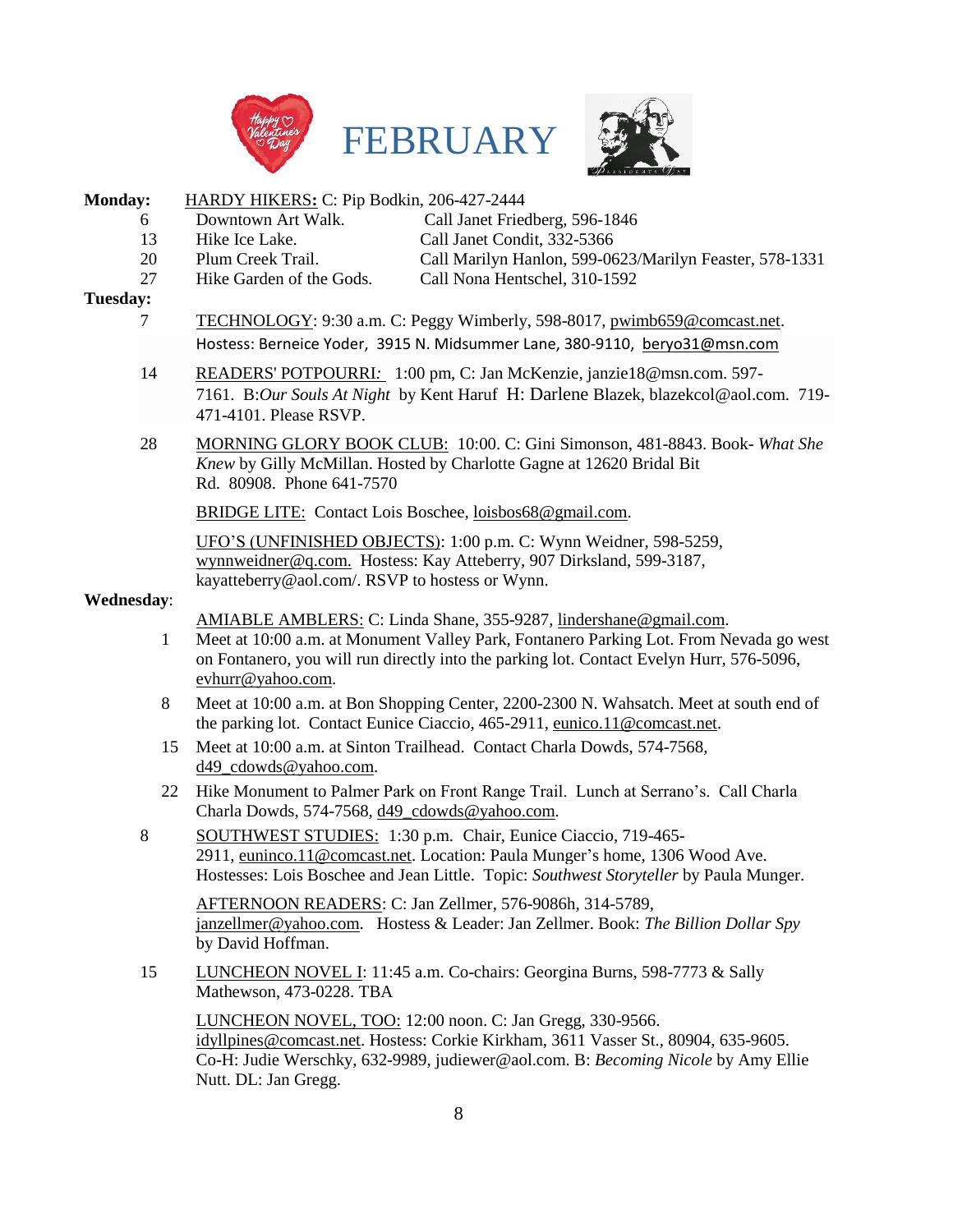#### **Wednesday (continued)**:

- 15 DINNER BOOK CLUB: C: Martha Lee, 594-9039, [mleewest@live.com](mailto:mleewest@live.com). In February, 2017, the Tuesday Dinner Book Club will meet on Wednesday, Feb. 15, at the home of Corkie Kirkham, 3611 Vassar Street. Please carpool as parking is limited. Corkie will prepare a dinner of Russian cuisine and we will discuss the book, *Mastering the Art of Soviet Cooking* by Anya Von Bremzen. The time is 5:45. Please call Martha Lee or email her to reserve a spot at the table by noon on the Monday before the meeting.
- 22 CHOCOLATE LOVERS**:** 1:30 p.m. Co-chairs: Ellie Solomon, 630-7465, [elron3@juno.com](javascript:window.top.ZmObjectManager.__doClickObject(document.getElementById(%22OBJ_PREFIX_DWT1061_com_zimbra_email%22));) & Sally Mathewson, 473-0228, [mathewson3@juno.com.](javascript:window.top.ZmObjectManager.__doClickObject(document.getElementById(%22OBJ_PREFIX_DWT1062_com_zimbra_email%22));). Hostess: Marie Poyzer, 541 Vista Grande Dr. Program: Chocolate tasting. RSVP to Marie, 576-2664, [marieacp@yahoo.com.](javascript:window.top.ZmObjectManager.__doClickObject(document.getElementById(%22OBJ_PREFIX_DWT1068_com_zimbra_email%22));)

#### **Thursday:**

2 WOMEN WHO WRITE: 9:30 a.m. C: Janet Condit, 277-7590, [jjcondit@msn.com.](javascript:window.top.ZmObjectManager.__doClickObject(document.getElementById(%22OBJ_PREFIX_DWT1065_com_zimbra_email%22));) Hostess and Refreshments: Janet Condit, 2335 Marston Heights, 277-7590, [jjcondit@msn.com.](javascript:window.top.ZmObjectManager.__doClickObject(document.getElementById(%22OBJ_PREFIX_DWT1065_com_zimbra_email%22));) Facilitator: Joann Oh. RSVP to Janet.

MAH JONGG**:** 1 p.m. Valley Hi Golf Course. Contact Susan Bydalek at 465-2707 or [sbydalek@yahoo.com.](mailto:sbydalek@yahoo.com) Optional lunch at noon.

- 9 MAH JONGG: 1 p.m. Valley Hi Golf Course. Contact Susan Bydalek at 465-2707 or [sbydalek@yahoo.com.](mailto:sbydalek@yahoo.com) Optional lunch at noon.
- 16 MAH JONGG**:** 1 p.m. Valley Hi Golf Course. Contact Susan Bydalek at 465-2707 or [sbydalek@yahoo.com.](mailto:sbydalek@yahoo.com) Optional lunch at noon.
- 23 MAH JONGG: 1 p.m. Valley Hi Golf Course. Contact Susan Bydalek at 465-2707 or [sbydalek@yahoo.com.](mailto:sbydalek@yahoo.com) Optional lunch at noon.

#### **Friday:**

- 3 EXPLORING LIVES AND CULTURES: 10:00 a.m. 12:00 noon. Meeting at East Library, Room E1. Co-chairs: Eunice Ciaccio, 465-2911, [eunico.11@comcast.net](mailto:eunico.11@comcast.net) & Janet Friedberg, 596-1846, [janetfriedberg@comcast.net.](javascript:window.top.ZmObjectManager.__doClickObject(document.getElementById(%22OBJ_PREFIX_DWT1064_com_zimbra_email%22));) (Black History Month) B: *Florynce "Flo" Kennedy: The Life of a Black Feminist Radical* by Sherie M Randolph. Alternative reading: *Everybody Welcome: A Memoir of Fannie Mae Duncan and the Cotton Club* by Fannie Mae Duncan and Kathleen F Esmiol, available at the Pikes Peak Library.
- 10 BRIDGE LITE: Contact Lois Boschee, [loisbos68@gmail.com](javascript:window.top.ZmObjectManager.__doClickObject(document.getElementById(%22OBJ_PREFIX_DWT820_com_zimbra_email%22));)
- 17 LOCAL HISTORY: 10 a.m. C: Judie Werschky, 632-9989, or [judiewer@aol.com.](javascript:window.top.ZmObjectManager.__doClickObject(document.getElementById(%22OBJ_PREFIX_DWT1807_com_zimbra_email%22));) Meet at 1620 W. Bijou (Westside Community Center.) Program: In recognition of Black History Month Candice McKnight of the African-American Historical and Genealogical Society of Colorado Springs will speak on their materials relating to barrier-breaking Black residents in Colorado Springs' past. Optional lunch follows in Old Colorado City. Hostess: Deanna Lyons, [deannablco@aol.com](http://deannablco@aol.com/) or 527-8036. RSVP to Deanna by Wednesday, 2/15
- 24 BRIDGE LITE: Contact Lois Boschee, [loisbos68@gmail.com](javascript:window.top.ZmObjectManager.__doClickObject(document.getElementById(%22OBJ_PREFIX_DWT820_com_zimbra_email%22));)

#### **Saturday**

18 FOG (FRIENDS OF THE GRAPE): Mardi Gras Party at 6:00 at Smith and Nancy Holt's. 6404 Gunslinger Drive. Please RSVP to Nancy at [nancy.holt@nanacakes.com](javascript:window.top.ZmObjectManager.__doClickObject(document.getElementById(%22OBJ_PREFIX_DWT1138_com_zimbra_email%22));) or call 405-880-1277. Limit will be 20 guests. More detailed plans will be sent out via email closer to the date.

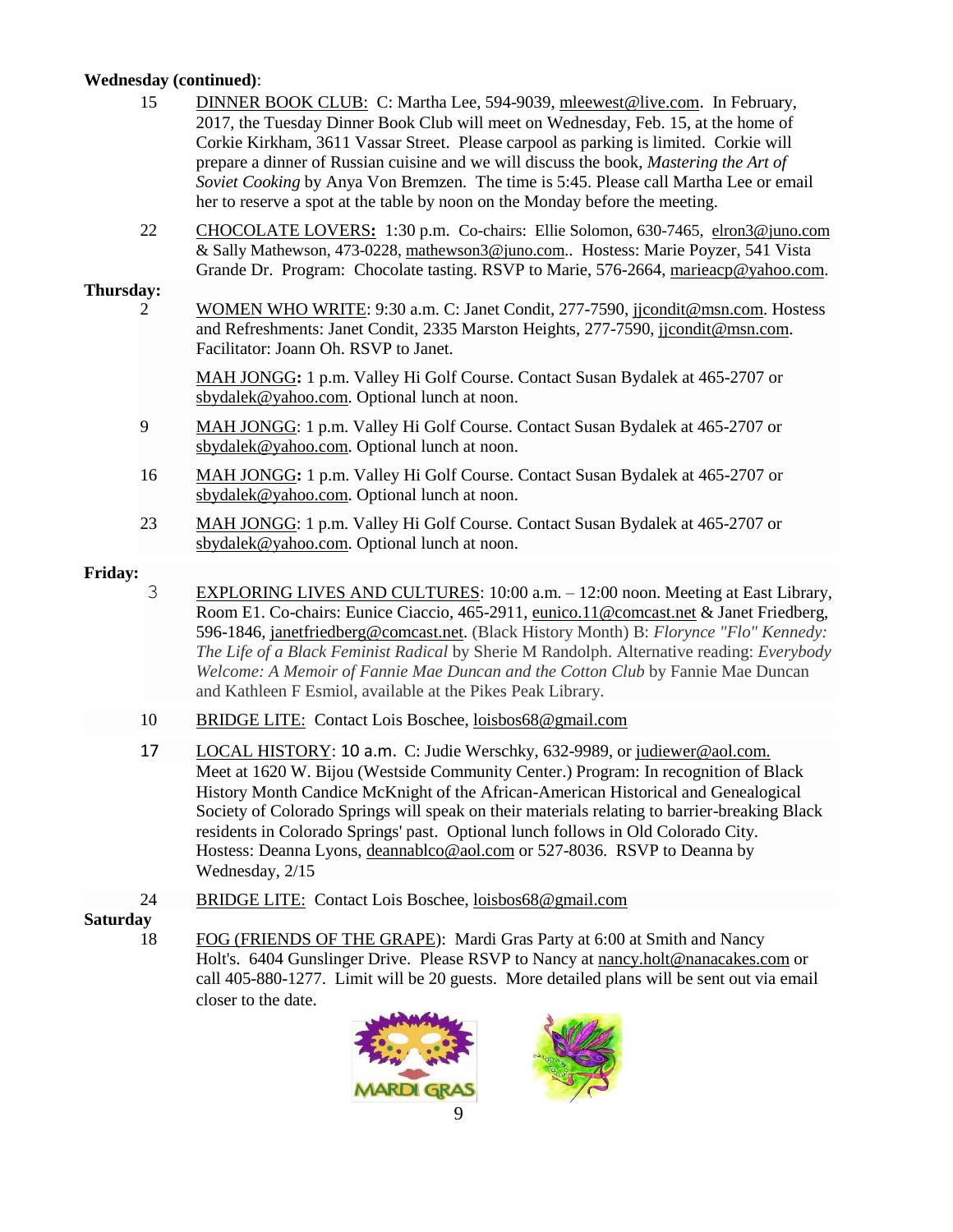



| <b>Monday:</b>    |                                                                                                                                                                                                                                      | HARDY HIKERS: C: Pip Bodkin, 206-427-2444                                                                                                                                                                                                                                                                             |                                                                                                                                                       |  |
|-------------------|--------------------------------------------------------------------------------------------------------------------------------------------------------------------------------------------------------------------------------------|-----------------------------------------------------------------------------------------------------------------------------------------------------------------------------------------------------------------------------------------------------------------------------------------------------------------------|-------------------------------------------------------------------------------------------------------------------------------------------------------|--|
|                   | 6                                                                                                                                                                                                                                    | Hike Black Forest, Sect. 16.                                                                                                                                                                                                                                                                                          | Call Char Gagne 641-7570                                                                                                                              |  |
|                   | 13                                                                                                                                                                                                                                   | Hike Schubarth Rd.                                                                                                                                                                                                                                                                                                    | Call Marilyn Feaster, 578-1331                                                                                                                        |  |
|                   | 20                                                                                                                                                                                                                                   | Hike Spruce Mountain.                                                                                                                                                                                                                                                                                                 | Call Jean Little, 209-595-5587                                                                                                                        |  |
|                   | 27                                                                                                                                                                                                                                   | Fox Run (snowshoe/Hike)                                                                                                                                                                                                                                                                                               | Call Marilyn Feaster, 578-1331                                                                                                                        |  |
| Tuesday:          |                                                                                                                                                                                                                                      |                                                                                                                                                                                                                                                                                                                       |                                                                                                                                                       |  |
|                   | 7                                                                                                                                                                                                                                    | TECHNOLOGY: 9:30 a.m. C: Peggy Wimberly, 598-8017, pwimb659@comcast.net.                                                                                                                                                                                                                                              |                                                                                                                                                       |  |
|                   | Hostess: June Hallenbeck, 115 Dolomite Dr., 598-2979, junehallenbeck@comcast.net                                                                                                                                                     |                                                                                                                                                                                                                                                                                                                       |                                                                                                                                                       |  |
|                   | 14                                                                                                                                                                                                                                   | READERS' POTPOURRI: 1:00 pm, C: Jan McKenzie, janzie18@msn.com. 597-<br>7161. B: The Gateway to Freedom by Eric Foner. H: Betty<br>Fannin, betty.fannin@comcast.net.719-258-9133 Please RSVP.                                                                                                                         |                                                                                                                                                       |  |
|                   |                                                                                                                                                                                                                                      | DINNER BOOK CLUB: C: Martha Lee, 594-9039, mleewest@live.com We will meet at<br>P.F. Changs, 1725 Briargate Pkwy, at 5:45. We will discuss the book Where Did You Go,<br>Bernadette? by Maria Semple. Please call Martha Lee or email her to reserve a spot at the<br>table by noon on the Monday before the meeting. |                                                                                                                                                       |  |
|                   | 28<br>BRIDGE LITE: Contact Lois Boschee, loisbos68@gmail.com.<br>MORNING GLORY BOOK CLUB: 10:00. C: Gini Simonson. Book- Hidden America by<br>Jeanne Laskas. Hosted by Janet Friedberg at 3557 W. David Lane, 80917. Phone 596-1846. |                                                                                                                                                                                                                                                                                                                       |                                                                                                                                                       |  |
|                   |                                                                                                                                                                                                                                      |                                                                                                                                                                                                                                                                                                                       |                                                                                                                                                       |  |
|                   |                                                                                                                                                                                                                                      | 2955, gg04nrkm@juno.com. RSVP to hostess or Wynn.                                                                                                                                                                                                                                                                     | UFO'S (UNFINISHED OBJECTS): 1:00 p.m. C: Wynn Weidner, 598-5259,<br>wynnweidner@q.com. Hostess: Susan Sommerfield, 613 Del Norte St. (Fountain), 390- |  |
| <b>Wednesday:</b> |                                                                                                                                                                                                                                      |                                                                                                                                                                                                                                                                                                                       |                                                                                                                                                       |  |
|                   |                                                                                                                                                                                                                                      |                                                                                                                                                                                                                                                                                                                       | AMIABLE AMBLERS: C: Linda Shane, 355-9287, lindershane@gmail.com.                                                                                     |  |
|                   |                                                                                                                                                                                                                                      |                                                                                                                                                                                                                                                                                                                       | $\mathbf{u}$                                                                                                                                          |  |

- 1 Meet at 10:00 a.m. at Monument Valley Park, Fontanero Parking Lot. From Nevada go west on Fontanero, you will run directly into the parking lot. Contact Evelyn Hurr, 576-5096, evhurr@yahoo.com.
- 8 Meet at 10:00 a.m. at Bon Shopping Center, 2200-2300 N. Wahsatch. Meet at south end of the parking lot. Contact Eunice Ciaccio, 465-2911, [eunico.11@comcast.net.](mailto:eunico.11@comcast.net)
- 16 Meet at 10:00 a.m. at Sinton Trailhead. Contact Charla Dowds, 574-7568, d49\_cdowds@yahoo.com.
- 23 Meet at 10:00 at Amanda's Fonda's Parking Lot. Hike the Midland Trail, lunch at Amanda's Fonda. Call June Hallenbeck at 598-2979, [junehallenbeck@comcast.net.](mailto:junehallenbeck@comcast.net)
- 29 Hike Red Rock Trail. Meet at Red Rocks Parking Lot at 10:00, lunch at Adam's Mountain Café. Call Shirley Miekka, 302-3323 or [smiekka1@comcast.net.](mailto:smiekka1@comcast.net)
- 8 SOUTHWEST STUDIES**:** 1:30 p.m. Chair: Eunice Ciaccio, 465-2911, [euninco.11@comcast.net](javascript:window.top.ZmObjectManager.__doClickObject(document.getElementById(%22OBJ_PREFIX_DWT936_com_zimbra_email%22));). Location: Tim Gill Center East Room, 315 E. Costilla (between Wasatch and Weber). Hostesses: Frieda Dunlap & Bev Goodall. Topic: *Old Town Albuquerque*. Presenter: Shirley Miekka.
- 15 LUNCHEON NOVEL I: 11:45 a.m. Co-chairs: Georgina Burns, 598-7773 & Sally Mathewson, 473-0228. TBA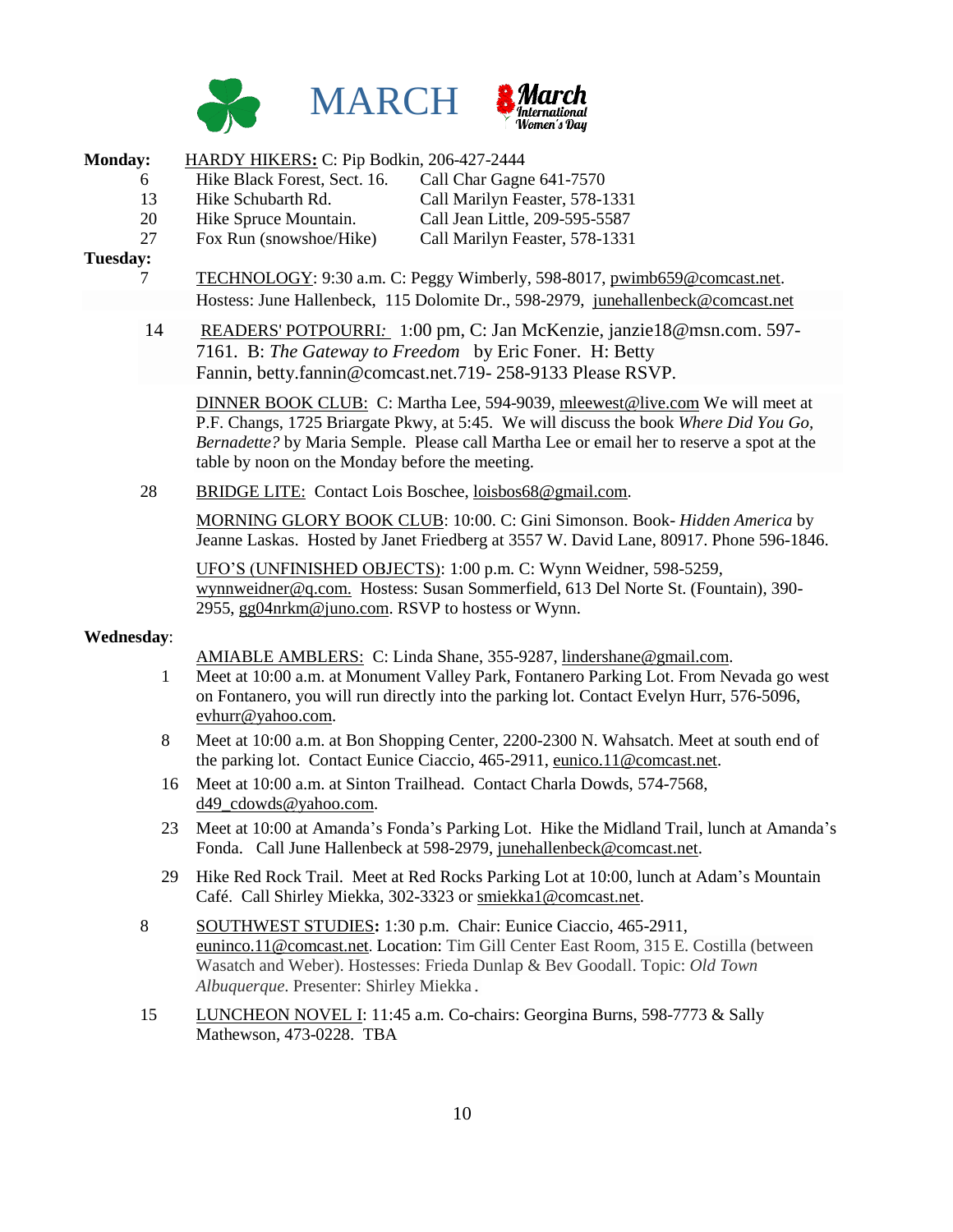#### **Wednesday (continued)**:

15 LUNCHEON NOVEL, TOO: 12:00 noon. C: Jan Gregg, 330-9566. [idyllpines@comcast.net.](mailto:idyllpines@comcast.net) Hostess and DL: Mary Wood, 220 Raven Hills Rd., 593-7948. Co-H: Kathy McBride, 598- 4654, mcbrik@earthlink.net. B: *The Widow* by Fiona Barton.

AFTERNOON READERS: 1:30 p.m. C: Jan Zellmer, 576-9086h, 314-5789c, [janzellmer@yahoo.com.](mailto:janzellmer@yahoo.com) Hostess & Leader: Janet Friedberg. Book: *Brain on Fire* by Susannah Cahalan.

22 CHOCOLATE LOVERS: 1:30 p.m. Co-chairs: Ellie Solomon, 630-7465, [elron3@juno.com](javascript:window.top.ZmObjectManager.__doClickObject(document.getElementById(%22OBJ_PREFIX_DWT1061_com_zimbra_email%22));) & Sally Mathewson, 473-0228, [mathewson3@juno.com.](javascript:window.top.ZmObjectManager.__doClickObject(document.getElementById(%22OBJ_PREFIX_DWT1062_com_zimbra_email%22));) Hostess: Hostess: Paula Munger, 1306 Wood Ave. Come enjoy some special hot chocolate. RSVP to Paula, 203- 6991, [pjdmunger@aol.com](javascript:window.top.ZmObjectManager.__doClickObject(document.getElementById(%22OBJ_PREFIX_DWT1069_com_zimbra_email%22));)

#### **Thursday:**

- 2 WOMEN WHO WRITE: 9:30 a.m. C: Janet Condit, 277-7590, [jjcondit@msn.com.](javascript:window.top.ZmObjectManager.__doClickObject(document.getElementById(%22OBJ_PREFIX_DWT1065_com_zimbra_email%22));) Hostess: Phyllis Sperber, 35 Golf Gate Lane, 434-1813, [p.sperber@comcast.net.](mailto:p.sperber@comcast.net) Refreshments: Joyce Aubrey. Facilitator: Shirlea Griswold. Please RSVP to Phyllis.
- 2, 9, 16, 23, 30 MAH JONGG**:** 1 p.m. Valley Hi Golf Course. Contact Susan Bydalek at 465-2707 or [sbydalek@yahoo.com.](mailto:sbydalek@yahoo.com) Optional lunch at noon.

#### **Friday:**

- 2 EXPLORING LIVES AND CULTURES: 10:00 a.m. 12:00 noon at the East Library, Room E1. Co-chairs: Janet Friedberg, 596-1846, [janetfriedberg@comcast.net](javascript:window.top.ZmObjectManager.__doClickObject(document.getElementById(%22OBJ_PREFIX_DWT1064_com_zimbra_email%22));) or Eunice Ciaccio, 465-2911, [eunico.11@comcast.net.](mailto:eunico.11@comcast.net) Book discussed (Women's History Month) *Sisters in Law: How Sandra Day O'Connor and Ruth Bader Ginsburg Went to the Supreme Court and Changed the World* by Linda Hirshman.
- 10 BRIDGE LITE: Contact Lois Boschee, [loisbos68@gmail.com](javascript:window.top.ZmObjectManager.__doClickObject(document.getElementById(%22OBJ_PREFIX_DWT820_com_zimbra_email%22));)
- 17 LOCAL HISTORY: 10:00 a.m. C: Judie Werschky, 632-9989[, judiewer@aol.com](mailto:judiewer@aol.com) Ladies, MARK YOUR CALENDARS! We will visit the Peterson Air and Space Museum! A fascinating and historic location that houses exhibits focusing on the Cold War roles of USAF Air Defense Command, the Aerospace Command, and the Air Force Space Command. We'll enjoy a guided tour of the static exhibits including a visit inside the iconic "Connie" Constellation plane and hear firsthand stories from veterans who flew missions in her. We will have lunch at the Club. Because we will be entering an active military base, we will need to provide ID information in advance. I will be sending out sign-up and more detailed information to all those on the Local History mailing list, about 10 days before the visit and will need everyone to sign up in good time. H: Pip Bodkin, (206) 427 2444 or [pipbodkin@gmail.com](javascript:window.top.ZmObjectManager.__doClickObject(document.getElementById(%22OBJ_PREFIX_DWT1018_com_zimbra_email%22));)

FOG (FRIENDS OF THE GRAPE): B'gosh and b'gorra, 'tis St. Patty's Day! You're invited to join FOG for the wearin' of the green at 6:00pm at Marsh Manse, 850 Timber Valley Rd. . To avoid the pinch, be sure to dress "appropriately" and bring an appetizer and bottle of wine to share (green beer works, too). Call or email hostess Jeanne Marsh by Wed. March 15th to let her know how many to expect and what you'd like to bring. As always, all are invited and guests are welcome! RSVP to [jmarsh@pcisys.net](javascript:window.top.ZmObjectManager.__doClickObject(document.getElementById(%22OBJ_PREFIX_DWT1506_com_zimbra_email%22));) or 590-7237.

24 BRIDGE LITE: Contact Lois Boschee, [loisbos68@gmail.com.](javascript:window.top.ZmObjectManager.__doClickObject(document.getElementById(%22OBJ_PREFIX_DWT820_com_zimbra_email%22));)